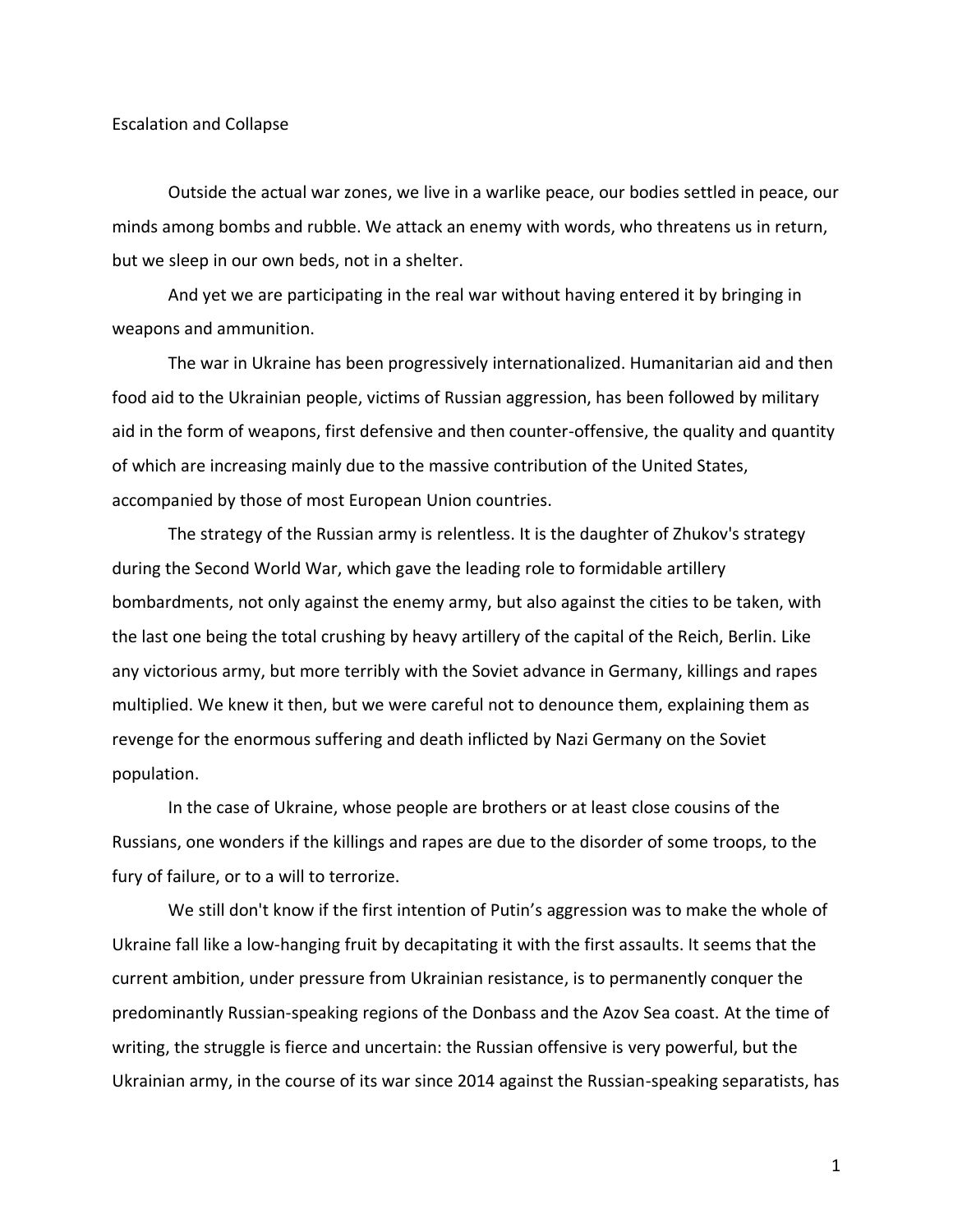established entrenched and staggered fortifications, which so far have considerably slowed down the Russian advances, themselves still not very decisive.

Barring a coup d'état in the Kremlin or a fatal military coup or a diplomatic feat (ceasefire, peace compromise), it now seems that the war is likely to last and intensify with the increasingly abundant supply of Western weapons and Russia's increasingly extensive retaliation. The international character of the war in Ukraine is growing. It is true that the Western camp led by the United States declares that it is not at war with Russia. But its military intervention in Ukraine is an indirect war, to which is added an economic war increased by the imposition of sanctions.

We are in the middle of an escalation, maintained by new bombings, new mutual accusations, new waves of reciprocal criminalization; the indirect war included in the war in Ukraine can at any moment be widened by bombings, accidental or not, in Russian or European territory.

On top of that, Putin has resumed his announcement of a "lightning fast" retaliation if a certain unspecified threshold of hostility or interference threatens Russia, mentioning a decisive weapon, unknown to any other country and which Russia alone might possess.

Based on a seemingly rational argument, well known since the Cold War, this threat is not taken seriously by the United States and its allies. If Russia wants to annihilate us, an immediate retaliation would in turn annihilate Russia. This rational argument, however, does not take into account a possible mishap and a possible irrationality. The possible mishap would be the unintentional launch of a nuclear device at the potential enemy, which would trigger an immediate nuclear response. The possible irrationality is that of a dictator in a rage or delirium.

In any case, it is currently probable (knowing also that the improbable can happen) that from one slip to another the war will spread to European territories, and will be amplified by intercontinental missiles on Russian and American territories without sparing Europe. A third world war, of a new type, using tactical nuclear weapons with limited range, drones, and cyberwarfare to destroy the communication systems that sustain the life of societies would be the logical outcome of the amplification of the current internationalized war.

2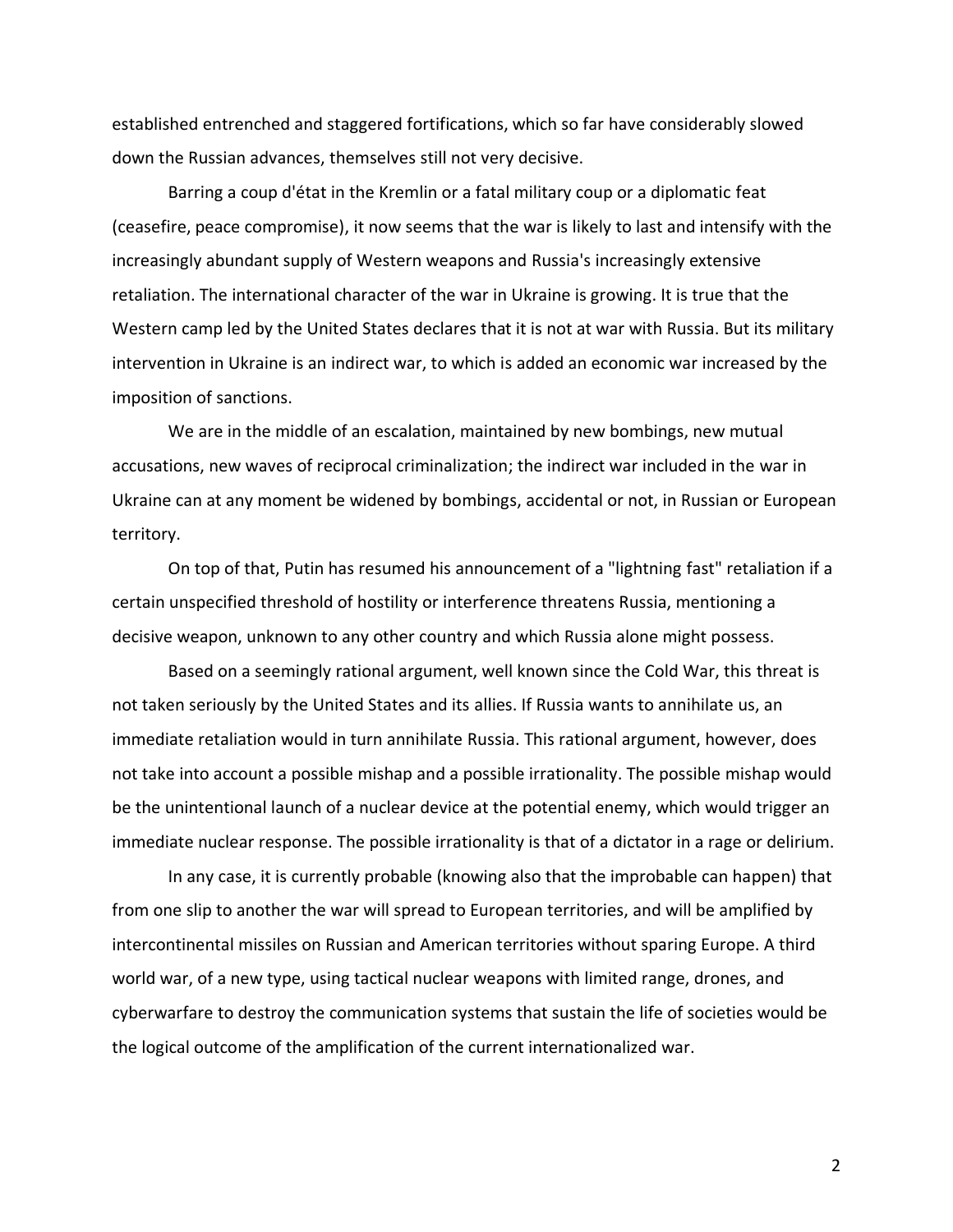Let's add an important observation: in countries in conflict, war introduces controls, surveillance, the elimination of any opinion deviating from the official line, and the unleashing of propaganda for the permanent justification of its acts and the ontological criminalization of the enemy. Putin's Russia was already an authoritarian state under the orders of a dictator. The war has intensified control and repression, hitting those who not only opposed the aggression, but also those who questioned its rationale. In Ukraine, the hunt for spies and terrorists has given rise to a control of the population. The excesses committed by some of its troops or by bandits are hidden, and while denouncing real abuses, propaganda is unleashed against a totally criminalized enemy. In France, although not belligerent and still enjoying the ultimate comforts of peace, we only have access to the most misleading assertions of Putin's Russia and to the images of the destruction it causes. And Russian artists and athletes are banned in a hysteria that confuses a great culture, a great people, and its current leader.

We are caught in an escalation of inhumanity and a collapse of humanity, an escalation of simplistic thinking and a collapse of complexity. But above all, the escalation towards globalized war signals the tumbling of humanity towards the abyss.

Can we escape from this infernal logic?

The only alternative would be a compromise peace that would establish and guarantee the neutrality of Ukraine. The status of the Russian-speaking regions of Donbass could be dealt with by referendum. The status of Crimea, a Tatar region partly Russianized, would deserve a special status. In short, the conditions for a compromise, however difficult it may be to establish, are clear. But the radicalization and the amplification of the war has set back the possibilities in an undefined way. The geo-political position of Ukraine and its economic wealth in wheat, steel, coal, and rare metals make it a prey for the two great predator superpowers. The tilting of Ukraine towards the West after Maidan has aroused Russian aggression and the Russian aggression has aroused not only the support of a nation victimized by invasion, but also the will to integrate it into the West, which corresponds moreover to the wish of a majority of Ukrainians